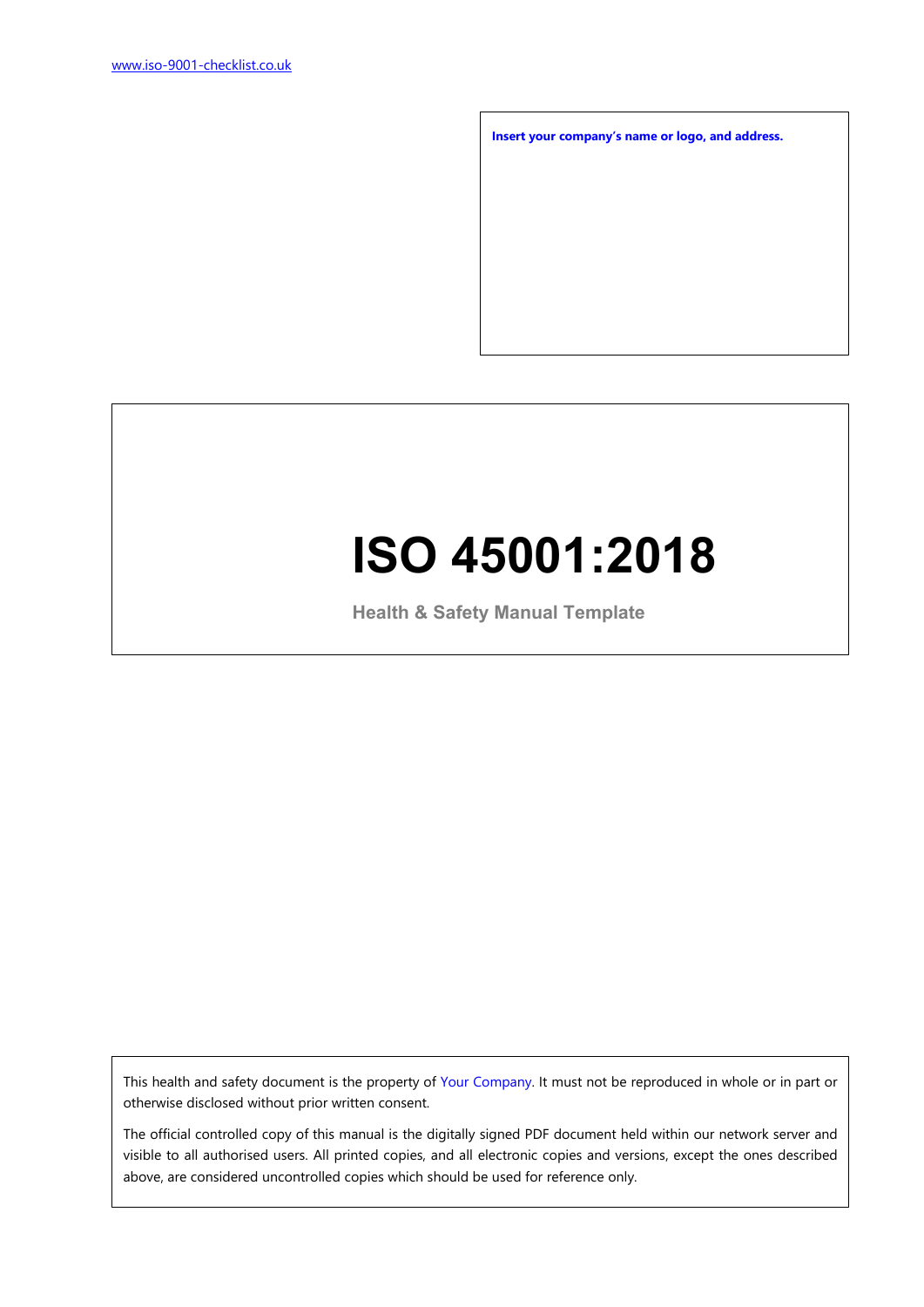#### *Approval*

The signatures below certify that this health and safety management system manual has been authorized and demonstrates that the signatories are aware of all the requirements contained herein and are committed to ensuring their provision.

|             | Name | Signature | Position | Date |
|-------------|------|-----------|----------|------|
| Prepared by |      |           |          |      |
| Reviewed by |      |           |          |      |
| Approved by |      |           |          |      |

#### *Amendment Record*

This health and safety management system manual is reviewed to ensure its continuing relevance to the systems and process that it describes. A record of contextual additions or omissions is given below:

| Page No. | Context | Revision | Date |
|----------|---------|----------|------|
|          |         |          |      |
|          |         |          |      |
|          |         |          |      |
|          |         |          |      |
|          |         |          |      |
|          |         |          |      |
|          |         |          |      |
|          |         |          |      |
|          |         |          |      |
|          |         |          |      |
|          |         |          |      |

#### *Company Proprietary Information*

The electronic version of this document is the latest revision. It is the responsibility of the individual to ensure that any paper material is the current revision. The printed version of this manual is uncontrolled, except when provided with a document reference number and revision in the field below:

| Document Ref.     |                 | Rev  |  |
|-------------------|-----------------|------|--|
| Uncontrolled Copy | Controlled Copy | Date |  |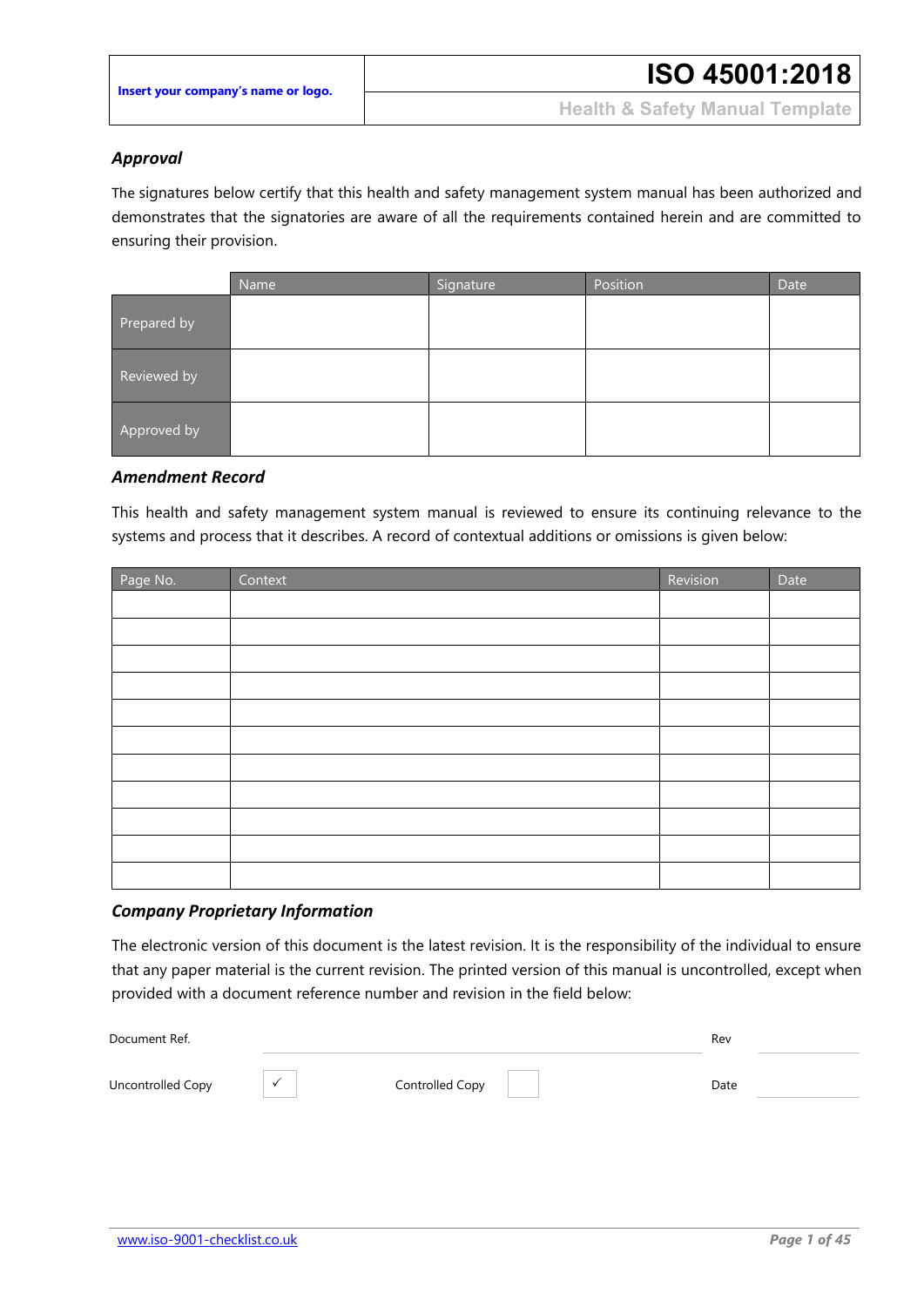## **Table of Contents**

| 1 |       | <b>Introduction 5</b>                                                                                                    |       |  |
|---|-------|--------------------------------------------------------------------------------------------------------------------------|-------|--|
| 2 |       |                                                                                                                          |       |  |
| 3 |       |                                                                                                                          |       |  |
| 4 |       |                                                                                                                          |       |  |
|   | 4.1   |                                                                                                                          |       |  |
|   | 4.2   | Requirements of Workers & Other Interested Parties <b>Material Contract Control of Article Contract Contract Control</b> |       |  |
|   | 4.3   |                                                                                                                          |       |  |
|   | 4.4   |                                                                                                                          |       |  |
| 5 |       |                                                                                                                          | 12    |  |
|   |       |                                                                                                                          |       |  |
|   | 5.1   |                                                                                                                          |       |  |
|   | 5.2   |                                                                                                                          |       |  |
|   | 5.2.1 |                                                                                                                          |       |  |
|   | 5.2.2 |                                                                                                                          |       |  |
|   | 5.3   |                                                                                                                          |       |  |
|   | 5.3.1 |                                                                                                                          |       |  |
|   | 5.3.2 |                                                                                                                          |       |  |
|   | 5.3.3 |                                                                                                                          |       |  |
|   | 5.3.4 |                                                                                                                          |       |  |
|   | 5.3.5 |                                                                                                                          |       |  |
|   | 5.3.6 |                                                                                                                          |       |  |
|   | 5.4   |                                                                                                                          |       |  |
|   | 5.4.1 |                                                                                                                          |       |  |
|   | 5.4.2 |                                                                                                                          |       |  |
|   | 5.4.3 |                                                                                                                          |       |  |
|   | 5.4.4 | External Regulatory Parties __________                                                                                   | $-18$ |  |
| 6 |       |                                                                                                                          |       |  |
|   | 6.1   |                                                                                                                          |       |  |
|   | 6.1.1 |                                                                                                                          |       |  |
|   | 6.1.2 | Hazard Identification & Assessment of Risks & Opportunities__________________________________19                          |       |  |
|   | 6.1.3 |                                                                                                                          |       |  |
|   | 6.1.4 |                                                                                                                          |       |  |
|   | 6.2   |                                                                                                                          |       |  |
|   | 6.2.1 |                                                                                                                          |       |  |
|   | 6.2.2 |                                                                                                                          |       |  |
| 7 |       |                                                                                                                          | 25    |  |
|   |       |                                                                                                                          |       |  |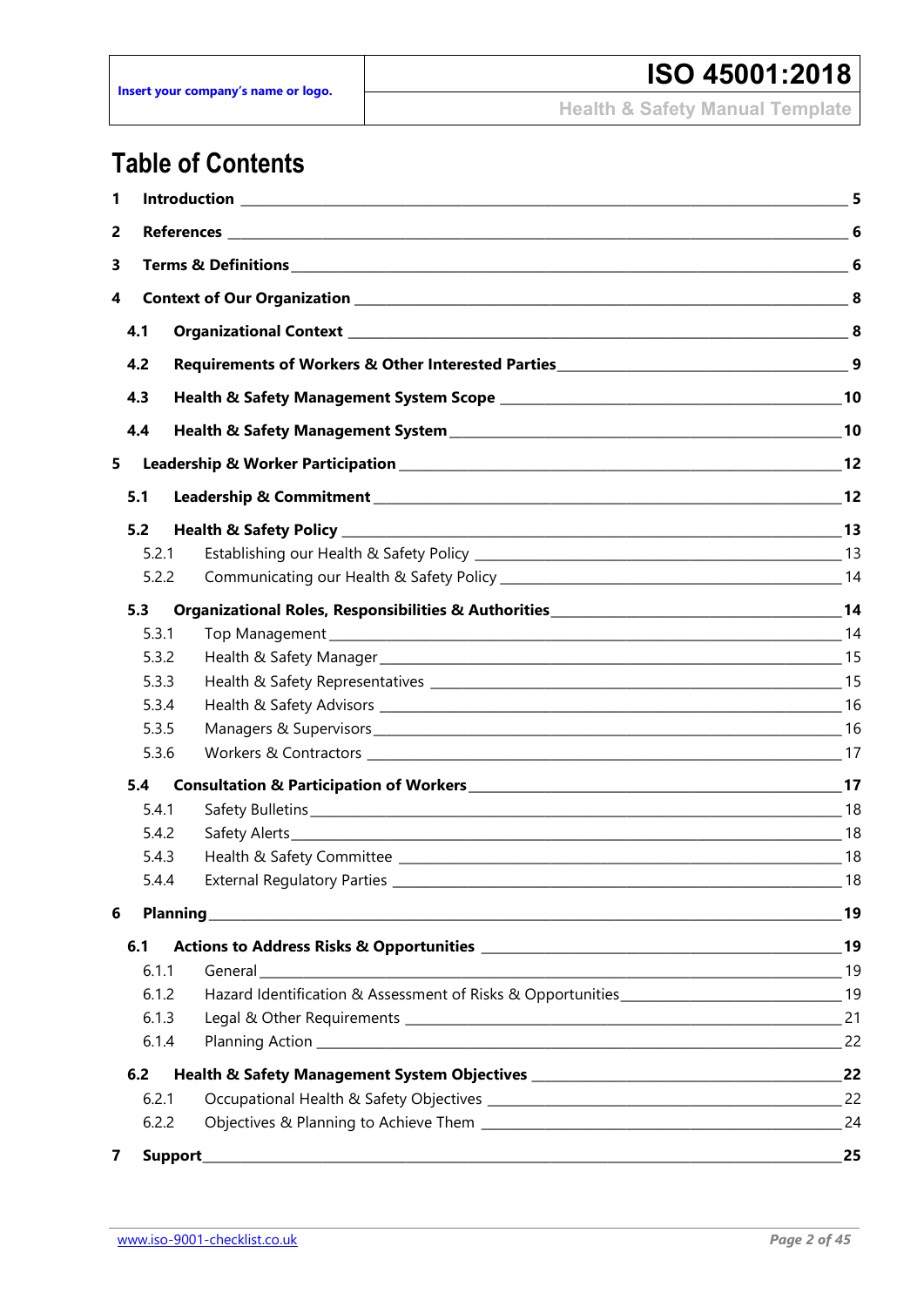Insert your company's name or logo.

#### ISO 45001:2018

**Health & Safety Manual Template** 

| 7.1  |        |                                                                                                                | 25  |
|------|--------|----------------------------------------------------------------------------------------------------------------|-----|
| 7.2  |        |                                                                                                                | 25  |
| 7.3  |        |                                                                                                                | 26  |
| 7.4  |        |                                                                                                                | 27  |
|      | 7.4.1  |                                                                                                                | 27  |
|      | 7.4.2  |                                                                                                                |     |
|      | 7.4.3  |                                                                                                                | 28  |
| 7.5  |        |                                                                                                                | 28  |
|      | 7.5.1  |                                                                                                                | 28  |
|      | 7.5.2  |                                                                                                                |     |
|      | 7.5.3  |                                                                                                                |     |
| 8    |        |                                                                                                                | 30  |
| 8.1  |        |                                                                                                                | 30  |
|      | 8.1.1  |                                                                                                                |     |
|      | 8.1.2  |                                                                                                                |     |
|      | 8.1.3  |                                                                                                                |     |
|      | 8.1.4  |                                                                                                                |     |
| 8.2  |        |                                                                                                                |     |
|      | 8.2.1  |                                                                                                                |     |
|      | 8.2.2  |                                                                                                                |     |
|      | 8.2.3  |                                                                                                                |     |
|      | 8.2.4  |                                                                                                                |     |
|      | 8.2.5  |                                                                                                                |     |
| 9    |        |                                                                                                                | 36  |
| 9.1  |        | Monitoring, Measurement, Analysis & Evaluation Letter Controller and Controller Controller and Management of M | 36  |
|      |        | 9.1.1 General                                                                                                  | 36  |
|      | 9.1.2  |                                                                                                                | _38 |
| 9.2  |        |                                                                                                                |     |
|      | 9.2.1  |                                                                                                                |     |
|      | 9.2.2  |                                                                                                                |     |
| 9.3  |        |                                                                                                                | 39  |
|      | 9.3.1  |                                                                                                                |     |
|      | 9.3.2  |                                                                                                                |     |
|      | 9.3.3  |                                                                                                                |     |
| 10   |        |                                                                                                                |     |
| 10.1 |        |                                                                                                                | 41  |
| 10.2 |        |                                                                                                                |     |
|      | 10.2.1 |                                                                                                                | 41  |
|      |        |                                                                                                                |     |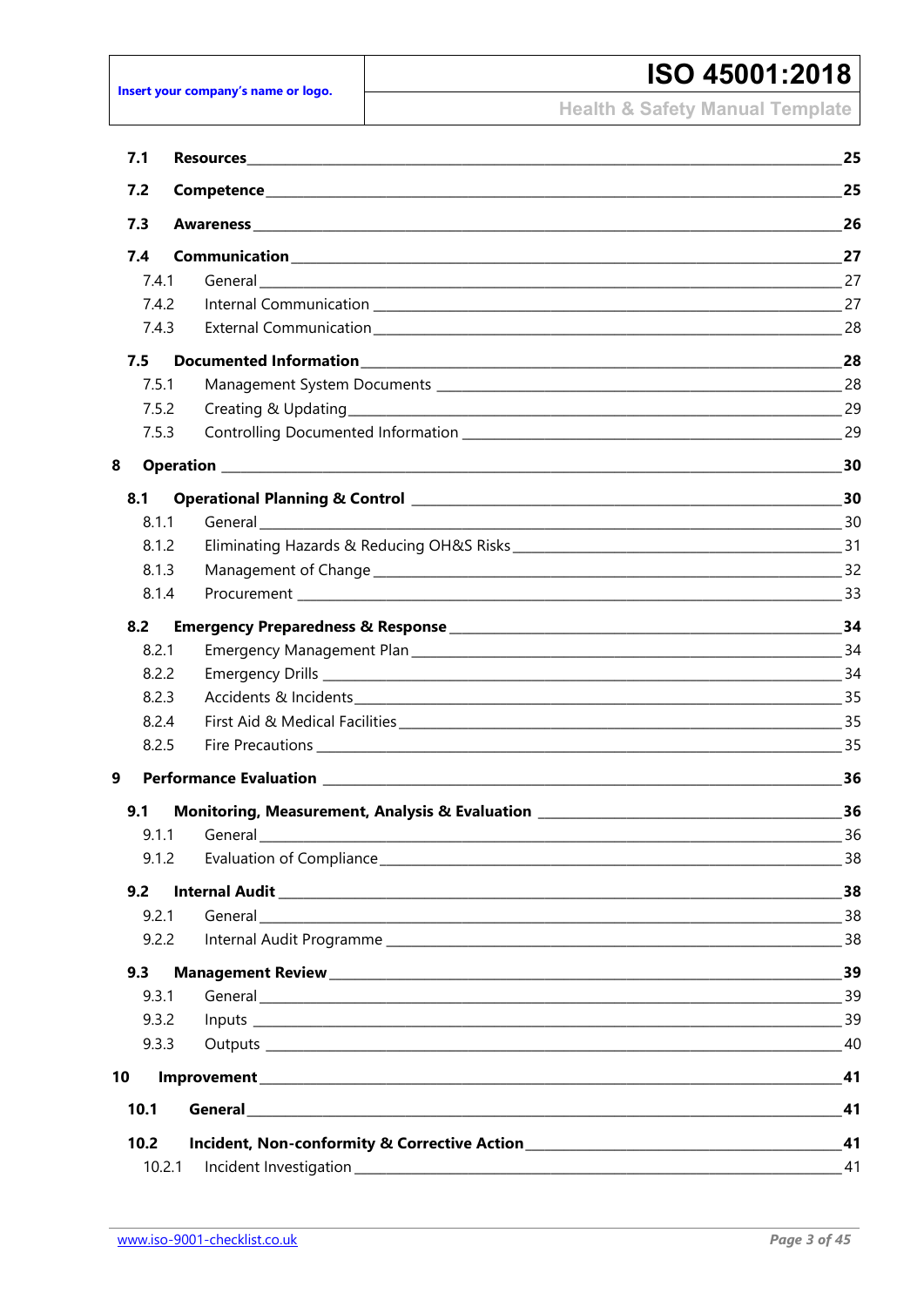## **ISO 45001:2018**

**Health & Safety Manual Template**

| 10.2.2 Non-conformity & Corrective Action |  | 42 |
|-------------------------------------------|--|----|
| 10.3                                      |  | 43 |
|                                           |  | 44 |
| A.1                                       |  | 44 |
| A.2                                       |  | 45 |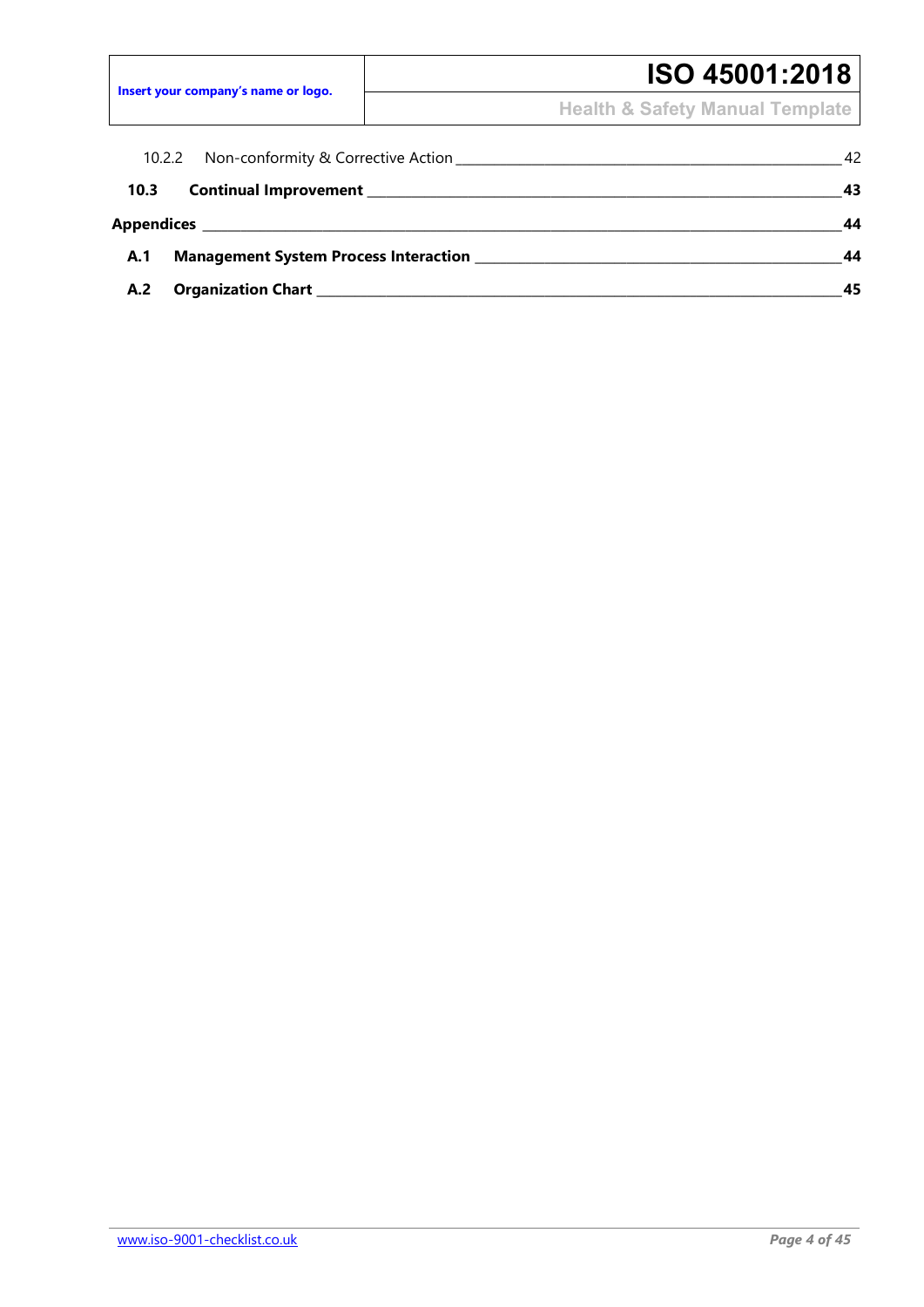### <span id="page-5-0"></span>**1 Introduction**

Your organization has developed and implemented a Health and Safety Management System (HSMS) that uses ISO 45001:2018 as a framework for our organization to document and improve our operational practices in order to prevent work-related injury and ill-health.

Certification and/or compliance with ISO 45001:2018 help our organization to achieve its intended outcomes and demonstrate that our health and safety management system is effective. Your organization's management system documents help translate our corporate intentions to prevent incidents into a systematic and ongoing set of processes that are supported by the use of appropriate methods and tools, that can reinforce our commitment to proactively improving our performance.

The Figure below illustrates our methodology for the development of our health and safety management system, which uses the plan, do, check and act cycle to implement the process approach that delivers management system objectives, stakeholder requirements and worker safety.





This health and safety management system manual is used to familiarise our workers, customers, interested parties, or individuals with the controls that have been implemented and to assure them that the integrity of our management system is maintained and is focused on meeting its intended outcomes.

This manual also describes the structure and interactions of our health and safety management system, delineates authorities, interrelationships and responsibilities of personnel who operate within the boundaries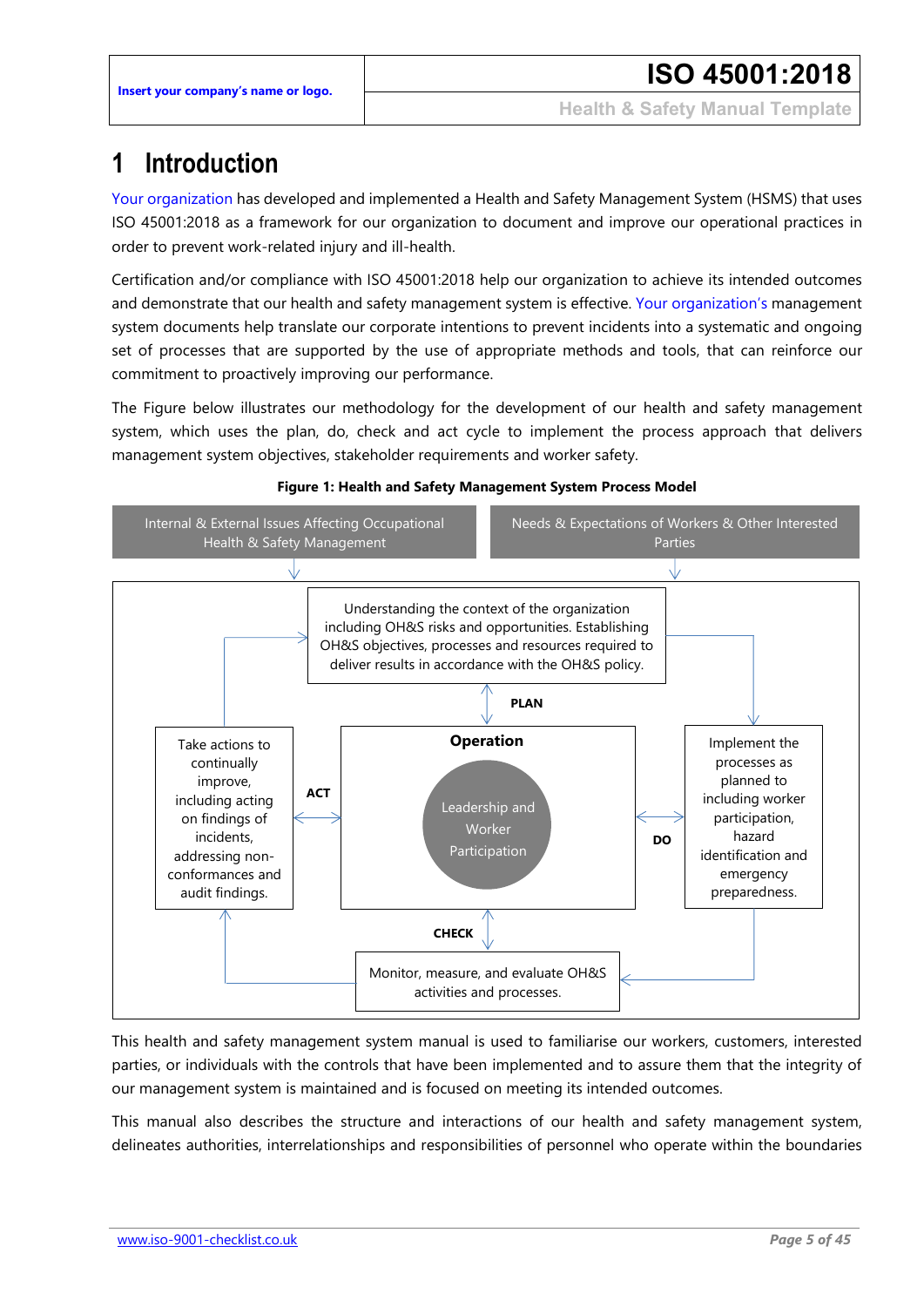of your organization's health and safety management system (HSMS), whilst providing a reference to the procedures, process, forms and activities that comprise it.

The goals of our health and safety management system are to provide guidance for the development of a framework where injuries, property damage, and other loss causing incidents is mitigated. The stated goals of our health and safety management system are:

- 1. Development of a health and safety policy;
- 2. Demonstration of leadership and commitment to health and safety;
- 3. Establishing systematic processes for safety management;
- 4. Conducting hazard identification efforts;
- 5. Creating operational health and safety controls;
- 6. Increasing awareness and knowledge for employees about health and safety;
- 7. Evaluating safety performance and develop plans to improve continuously;
- 8. Establishing the necessary competencies;
- 9. Creating and fostering a safety culture within our organization;
- 10. Ensuring employees participate fully and meaningfully in the health and safety process;
- 11. Meeting all legal and regulatory requirements.

The scope of this document describes our health and safety management system, delineates authorities, interrelationships, and responsibilities of process owners and personnel that operate within the management system and the sequence and interaction of our processes.

#### <span id="page-6-0"></span>**2 References**

In addition to ISO 45001:2018, we also make reference to other relevant national or International standards as well as customer specifications appropriate to our context.

| Standard                 | <b>Title</b>                   | Description                              |
|--------------------------|--------------------------------|------------------------------------------|
| <b>BS EN ISO 45002-1</b> | Occupational health and safety | Guidance on managing occupational health |
| <b>BS EN ISO 45002-2</b> | Occupational health and safety | Guidance on incident investigation       |
| BS EN ISO 19011:2018     | Auditing management systems    | Guidelines for auditing                  |

## <span id="page-6-1"></span>**3 Terms & Definitions**

This document does not introduce any new definitions but rather relies on definitions typically used by our customers, workers, stakeholders or marketplace, terms typically used in standards and regulations as they relate to our products and services; standard business terminology; and terms and vocabulary commonly used in our industry. Terms and definitions specific to occupational health and safety are as follows:

- 1. **Hazard**: a source with the potential to cause injury or ill health. Hazards can include sources with the potential to cause harm or hazardous situations, or circumstances with the potential for exposure leading to injury and ill-health;
- 2. **Risk**: the effect of uncertainty, or a combination of the likelihood of an occurrence of a hazardous event or exposure(s) and the severity of an injury or ill health that can be caused by the event or exposure(s). Risk = Likelihood (Probability) x Severity (Consequence);
- 3. **Risk assessment**: the process of evaluating the risk(s) arising from a hazard(s), taking into account the adequacy of any existing controls, and deciding whether or not the risk(s) is acceptable;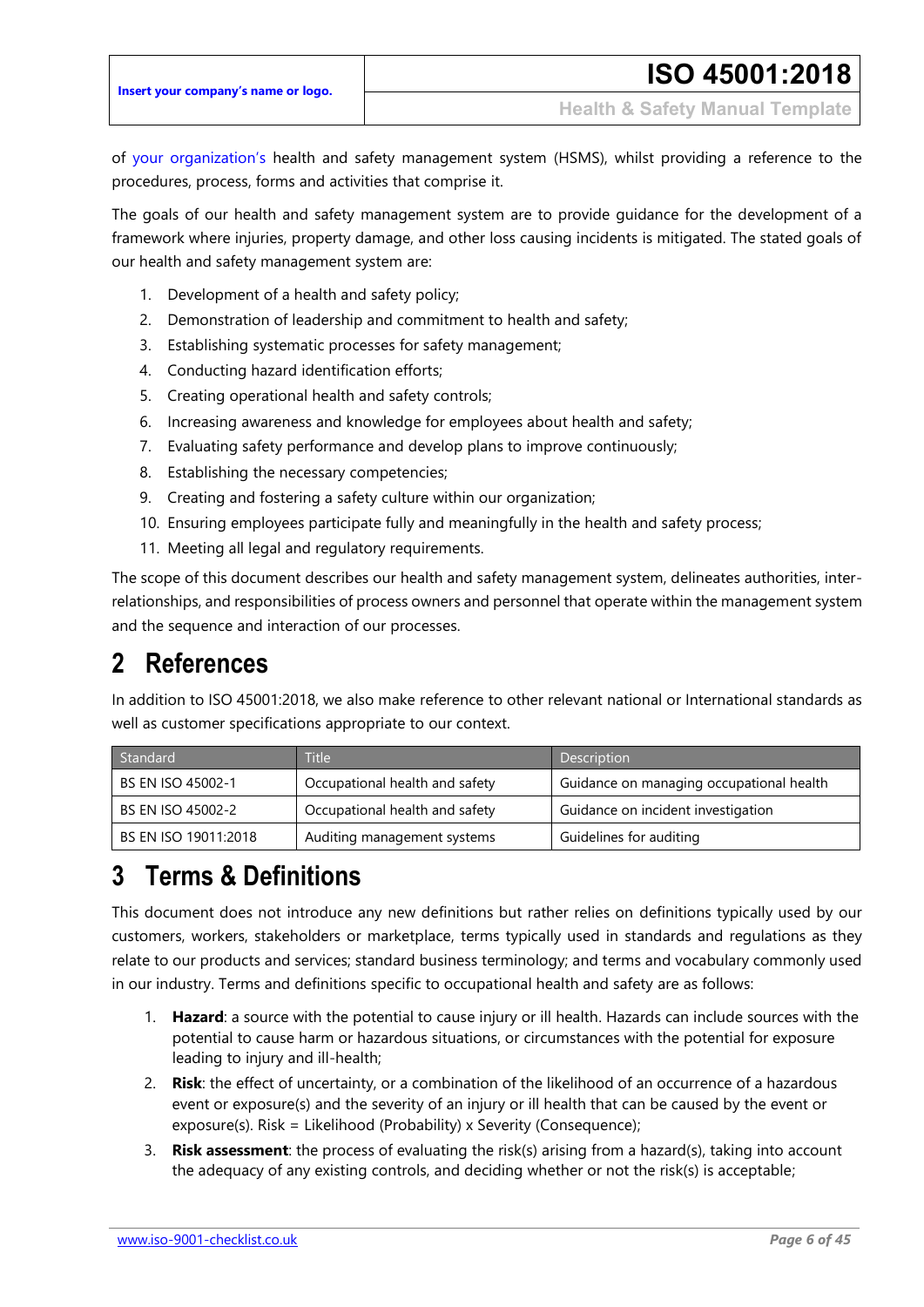- 4. **Occupational Health and Safety (OH&S)**: the conditions and factors that affect, or could affect, the health and safety of employees and other workers (including temporary workers and contractor personnel), visitors, or any other person in the workplace;
- 5. **Health & Safety Management System (HSMS)**: a management system or part of a management system used to achieve the OH&S policy;
- 6. **OH&S risk**: a combination of the *likelihood of occurrence* of a work-related hazardous event or exposure(s) and the *severity* of the injury and ill health that can be caused by the event or exposure(s);
- 7. **Incident**: an occurrence arising out of, or in the course of, work that could or does result in injury and ill health;
- 8. **Health and Safety Committee**: A forum for the constructive discussion of measures to assure health and safety in the workplace;
- 9. **Workplace**: a place or location under the control of the organization where a person needs to be or to go for work purposes;
- 10. **Hazard Identification**: Process of recognizing that a hazard exists and defining its characteristics;
- 11. **Health and Safety Representative**: A worker elected by members of their workgroup to represent them in health and safety matters;
- 12. **Safety Performance Indicator (SPI)**: A measurable value that demonstrates how effectively the
- 13. Department is achieving key OH&S objectives;
- 14. **Lost Time Injury**: Any work-related injury (not an illness and not sickness) which prevents that person from doing any work after the incident i.e. any work-related injury that results in a person being unfit for his/her work for at least one full working day or shift;
- 15. **Near Miss**: Any incident, accident or emergency which did not result in an injury;
- 16. **OH&S Objective**: An overall OH&S goal, arising from the OH&S Policy, that our organization sets itself to achieve. All objectives are quantified where practicable;
- 17. **OH&S Performance**: Measurable results of the health and safety management system, related to our organization's control of safety and health risks, based on its health and safety policy and objectives;
- 18. **OH&S Policy**: The overall intentions and direction of our organization in relation to its OH&S commitment and performance, as formally expressed by senior management.

Abbreviations and definitions specific to occupational health and safety are as follows:

- 1. **COSHH**: Control of Substances Hazardous to Health;
- 2. **MSDS/SDS**: (Material) Safety Data Sheet;
- 3. **RIDDOR**: Reporting of Injuries, Diseases and Dangerous Occurrences Regulations;
- 4. **SSoW**: Safe System of Work;
- 5. **ALARP**: As-Low-as-Reasonably-Practicable;
- 6. **LoR**: Level of Risk;
- 7. **SPI**: Safety Performance Indicator;
- 8. **OH&S**: Occupational Health and Safety;
- 9. **HSMS**: Health & Safety Management System;
- 10. **ACoP**: Approved Codes of Practice.